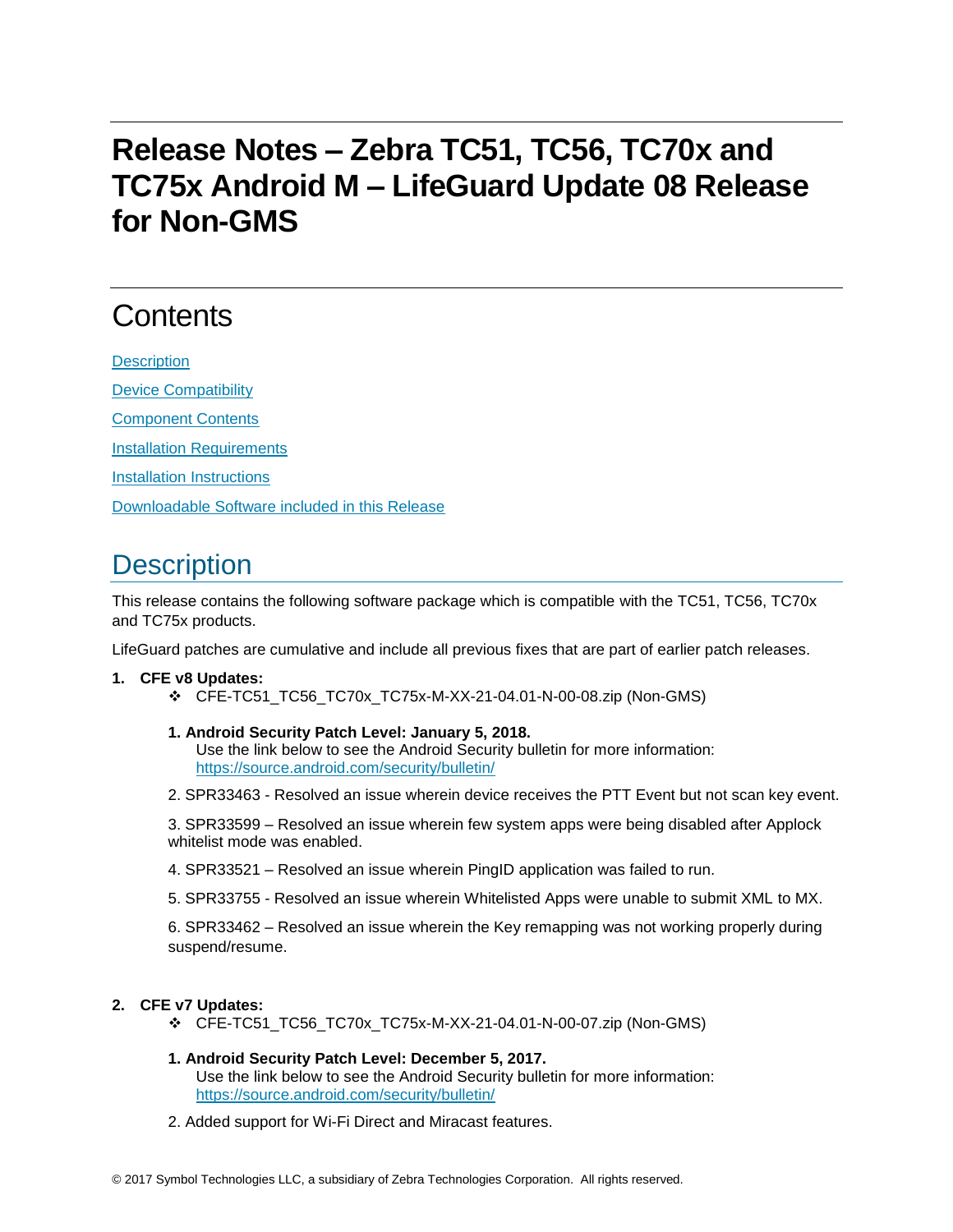3. Resolved an issue wherein IsoDep and MifareClassic dual interface cards were not read properly.

4. SPR33302 – Resolved an issue wherein disabling the oval capacitive key via StageNow fails on TC70x and TC75x SKUs.

5. SPR33153 – Resolved an issue wherein device scans "phantom" barcodes.

6. SPR33049 – Resolved an issue wherein device asking for boot password when password is set via API.

7. SPR32872 – Resolved an issue wherein keystroke output is not received when input is taken off input field.

#### **3. CFE v6 Updates:**

- ❖ CFE-TC51\_TC56\_TC70x\_TC75x-M-XX-21-04.01-N-00-06.zip (Non-GMS)
- **1. Android Security Patch Level: November 6, 2017** Use the link below to see the Android Security bulletin for more information: <https://source.android.com/security/bulletin/>
- 2. Corrections for KRACK vulnerabilities applied.
- 3. SPR33303 Updated File Browser v1.19.1.0 that resolves an APK installation issue through File Browser.
- 4. SPR33306 Updated File Browser v1.19.1.0 that resolves an alignment problem of files and folders in list view.
- 5. SPR33307 Updated File Browser v1.19.1.0 that resolves an issue where file copy was not working through File browser.

6. SPR32880 - Fixed an issue wherein it was not possible to remap the right-side trigger button (SCAN\_R) through Stage Now.

#### **4. CFE v5 Updates:**

❖ CFE-TC51\_TC56\_TC70x\_TC75x-M-XX-21-04.01-N-00-05.zip (Non-GMS)

#### **1. Android Security Patch Level: September 5, 2017**

Use the link below to see the Android Security bulletin for more information:

<https://source.android.com/security/bulletin/>

- 2. SPR32387 Resolved an issue where in TC51 failed to join multicast group.
- 3. SPR32894 Resolved an issue wherein the Airwatch Agent is denied permission to use MX.
- 4. Included fix for BlueBorne Vulnerability.
- 5. Resolved an issue in MX to prevent leakage of configuration parameters.
- 6. SPR31931 Resolved an issue where in TC75x doesn't get IP address.
- 7. SPR32781 Resolved an issue wherein wrong APN is selected sometimes after reset.

#### **IMPORTANT NOTE:**

CFE v1, v2, v3, v4 are not posted as it was used internally by Zebra & not released to any customers.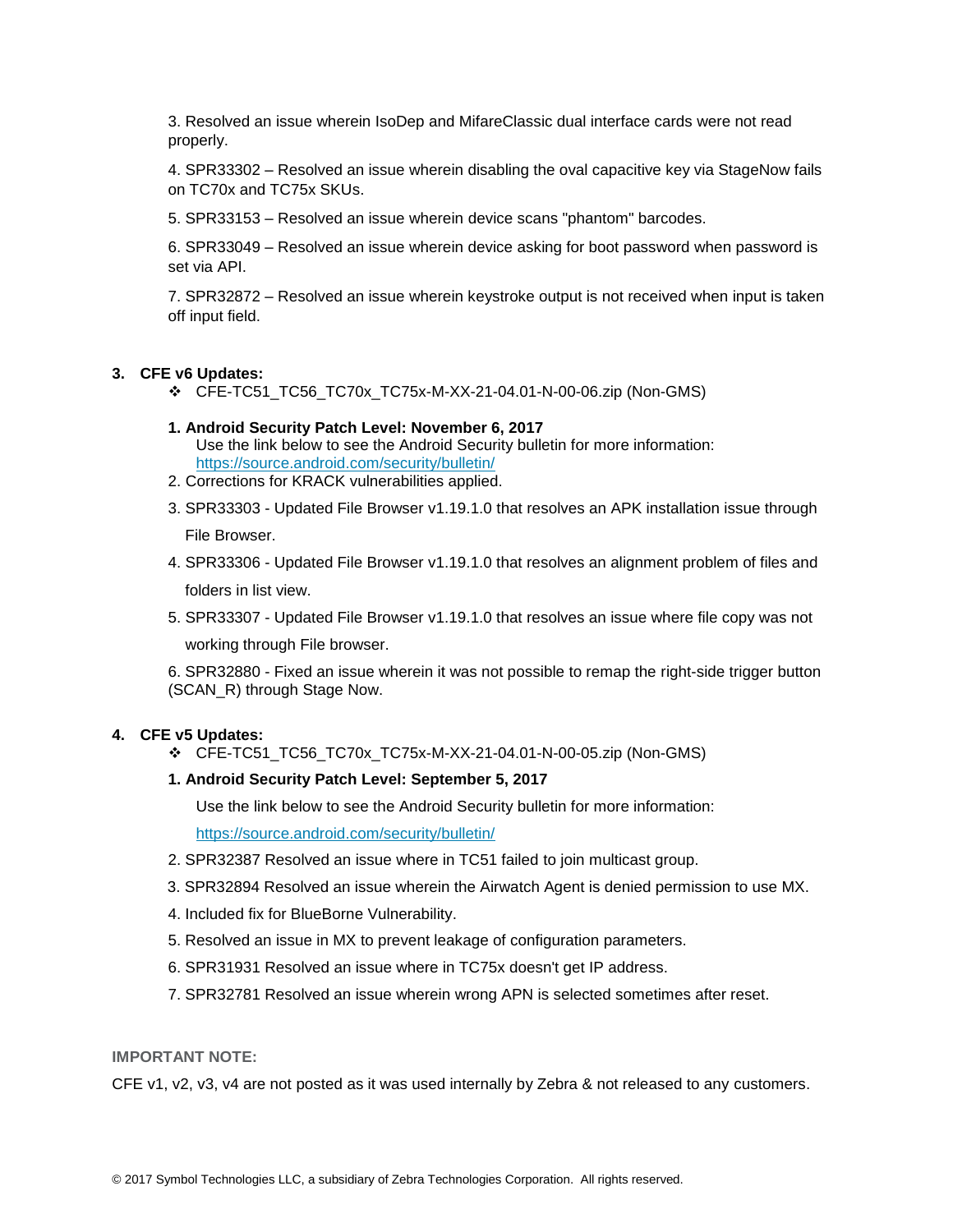# <span id="page-2-0"></span>Device Compatibility

This software release has been approved for Android TC51, TC56, TC70x and TC75x Marshmallow Non-GMS models mentioned below.

| Device                   | <b>Operating System</b> |
|--------------------------|-------------------------|
| TC510K-2PAZU2P-US        | <b>Android M</b>        |
| TC510K-2PAZU2P-A6        | <b>Android M</b>        |
| TC510K-2PAZU4P-US        | <b>Android M</b>        |
| TC510K-2PAZU4P-A6        | <b>Android M</b>        |
| TC510K-2PAZU4P-FT        | <b>Android M</b>        |
| TC510K-2HDZU4P-FT        | <b>Android M</b>        |
| TC510K-2HDZU2P-US        | <b>Android M</b>        |
| TC510K-2HDZU4P-US        | <b>Android M</b>        |
| TC510K-2HDZU2P-A6        | <b>Android M</b>        |
| TC510K-2HDZU4P-A6        | <b>Android M</b>        |
| TC56CJ-2PAZU2P-A6        | <b>Android M</b>        |
| TC56CJ-2PAZU4P-A6        | <b>Android M</b>        |
| TC56DJ-2PAZU2P-A6        | <b>Android M</b>        |
| TC56DJ-2PAZU4P-A6        | <b>Android M</b>        |
| TC56DJ-2PAZU2P-IA        | <b>Android M</b>        |
| TC56DJ-2PAZU4P-IA        | <b>Android M</b>        |
| TC56DJ-2PAZU4P-BR        | <b>Android M</b>        |
| TC56DJ-2PAZU2P-BR        | <b>Android M</b>        |
| TC56DJ-2PAZU2P-CN        | <b>Android M</b>        |
| TC56DJ-2PAZU4P-CN        | <b>Android M</b>        |
| TC56DJ-2PAZU4P-ID        | <b>Android M</b>        |
| TC56DJ-2PAZU2P-ID        | <b>Android M</b>        |
| TC56CJ-2PAZU4P-FT        | <b>Android M</b>        |
| TC56CJ-2PAZU2P-US        | <b>Android M</b>        |
| TC56CJ-2PAZU4P-US        | <b>Android M</b>        |
| TC75FK-22B22AD-A6        | <b>Android M</b>        |
| TC75FK-22B24AD-A6        | <b>Android M</b>        |
| TC75FK-22B22AD-BR        | <b>Android M</b>        |
| <b>TC75FK-22B22AD-IA</b> | <b>Android M</b>        |
| TC75FK-22B22AD-ID        | <b>Android M</b>        |
| <b>TC75FK-22B22AD-TN</b> | <b>Android M</b>        |
| TC75FK-22F22AD-A6        | <b>Android M</b>        |
| <b>TC75FK-22B22AD-TW</b> | <b>Android M</b>        |
| TC75GK-22B22AD-A6        | <b>Android M</b>        |
| TC75GK-22B24AD-A6        | <b>Android M</b>        |
| TC75GK-22F22AD-A6        | <b>Android M</b>        |
| TC700K-02B22B0-A6        | <b>Android M</b>        |
| TC700K-02B24B0-A6        | <b>Android M</b>        |
| TC75EK-22B22AB-US        | <b>Android M</b>        |
| <b>TC75EK-22F22AB-US</b> | <b>Android M</b>        |
| <b>TC75EK-22B22AF-US</b> | <b>Android M</b>        |
| <b>TC75EK-22B24AB-US</b> | <b>Android M</b>        |

## <span id="page-2-1"></span>Component Contents

| Component / Description     | Version                    |
|-----------------------------|----------------------------|
| <b>Product Build Number</b> | 01-21-04.1-MN-00-UPDATE008 |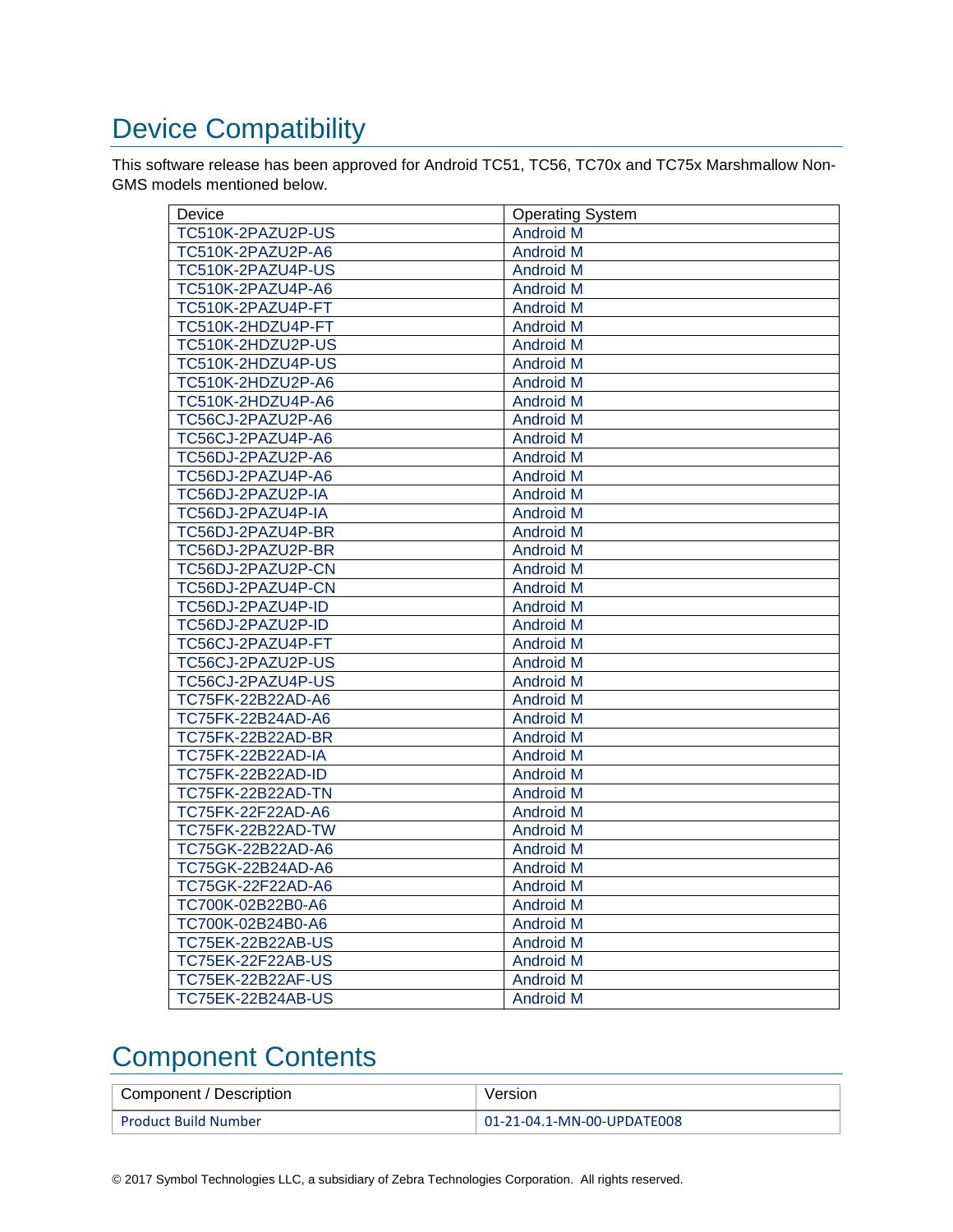| <b>Android Version</b> | 6.0.1                    |
|------------------------|--------------------------|
| <b>WLAN</b>            | FUSION BA 2 10.0.1.009 M |
| MX version             |                          |

### <span id="page-3-0"></span>Installation Requirements

- ADB installed on the PC (including adb drivers)
- USB debugging turned ON (from Developer options)
- TC51/TC56/TC70x/TC75x has at least:
	- $\circ$  Version 01-21-04.1 build

### <span id="page-3-1"></span>Installation Instructions

BEFORE UPDATING THE OS IMAGE, EXTERNAL POWER MUST BE APPLIED TO THE TERMINAL VIA USB CHARGING CABLE OR CRADLE.

PLEASE ENSURE BATTERY LEVEL IS > 30%

### CFE software update procedure for TC51, TC56, TC70x and TC75x:

- 1. Plug the TC51/TC56/TC70x/TC75x into the USB & Charging Cable and then the Cable to the PC. If you have a Cradle with USB connectivity, connect it now.
- 2. You may need to pull down the top menu and if you see "USB for charging", touch it and then change it to "File transfers".
- 3. Open Command Prompt, run *"adb devices"* and check to see if you are able to see the device's serial number… If yes, proceed… if not you will need to get the PC set up with the proper drivers or install an External SD Card.
- 4. On device you will see "USB for Charging" USB applet popup, once connected to any windows PC, click on this and change to "File Transfer" this way your PC will see Internal Storage Folder of the Device.
	- a. *Note*: If you have an External SD Card installed, you can drag & drop the files on that card to perform the Recovery update that way… if not, continue with the ADB Sideload.
	- ❖ Download Image CFE-TC51\_TC56\_TC70x\_TC75x-M-XX-21-04.01-N-00-08.zip
- 5. Entering into Recovery Mode
	- a. Choice 1: In Command Prompt, type *"adb reboot recovery" and click enter*.
	- b. Choice 2:
		- Reset and hold PTT key
		- When Zebra Technologies logo appears on the screen Release the PTT Key
- 6. Your TC51/TC56/TC70x/TC75x will reboot and put you on the Android Recovery screen.
- 7. if applying update via Sideload Method